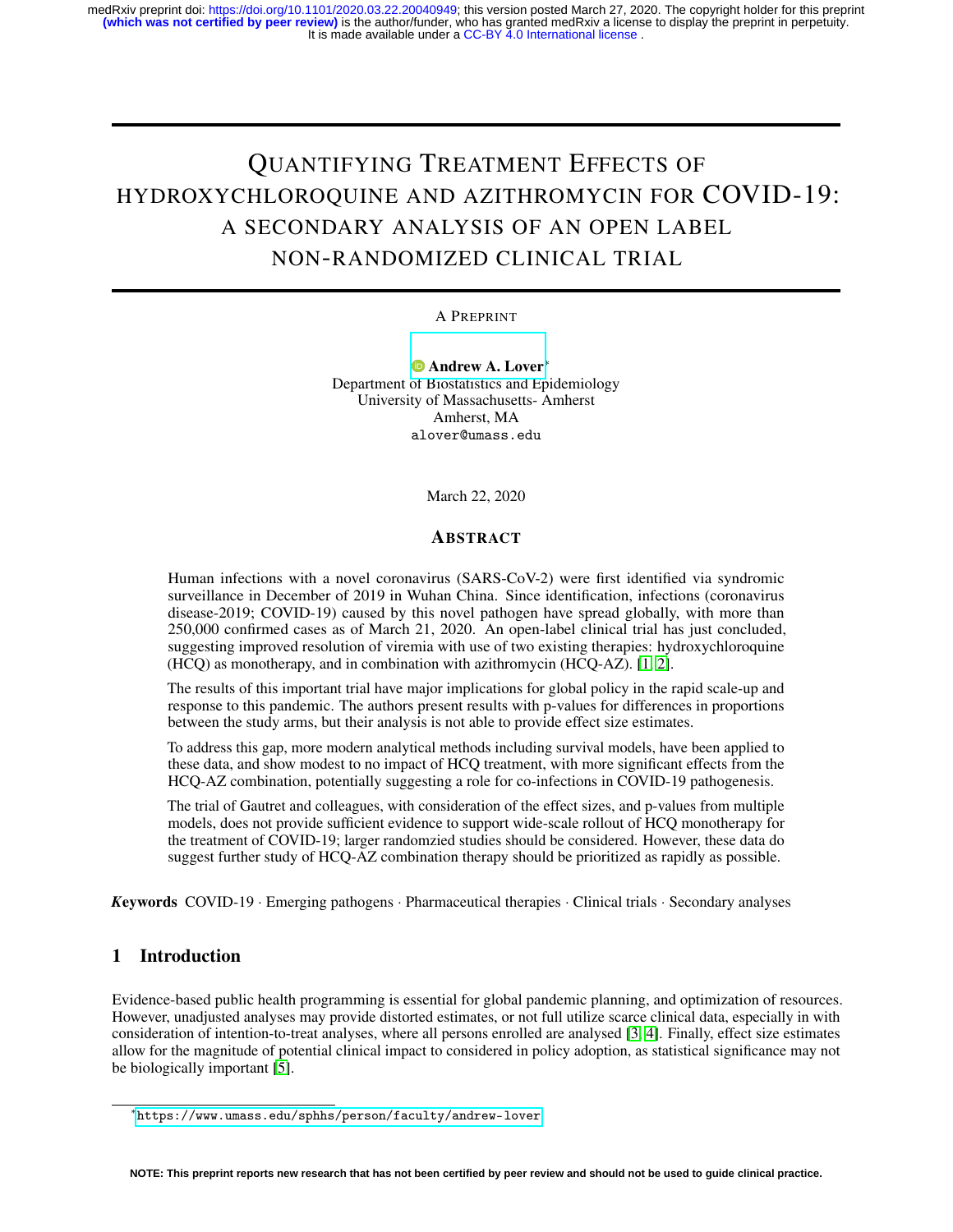It is made available under a CC-BY 4.0 International license. **(which was not certified by peer review)** is the author/funder, who has granted medRxiv a license to display the preprint in perpetuity. medRxiv preprint doi: [https://doi.org/10.1101/2020.03.22.20040949;](https://doi.org/10.1101/2020.03.22.20040949) this version posted March 27, 2020. The copyright holder for this preprint

Quantifying Treatment Effects of hydroxychloroquine and azithromycin for COVID-19: a secondary analysis of an open label non-randomized clinical trial A PREPRINT

# 2 Data and Analysis

All analyses was performed using Stata 16.1 (College Station, TX, USA). Standard 95% confidence interval were used; model parsimony was assessed using Akaike and Bayesian information criteria (AIC/BIC). All models were adjusted for age and sex. Assessing the predictive power of logistic models used Tjur's  $\overline{R2}$ . [\[6\]](#page-4-5).

#### 2.1 Data source

Data were obtained from [\[2\]](#page-4-1), and the Supplemental Table 1 was digitized using Tabula software, with subsequent hand-validation. Data for the six patients who were lost-to-follow-up (LTF) were manually entered into a database.

#### 2.2 Primary outcome

The primary outcome as reported by the authors "The primary endpoint was virological clearance at day-6 postinclusion." An optimal analysis for this endpoints in a binary regression which avoids many of the potential biases in logistic models when outcomes are common [\[7\]](#page-4-6).

#### 2.3 Secondary outcome

The stated "Secondary endpoint was virological clearance overtime during the study period...." and standard Cox survival time models and Royston-Parmar flexible parameteric models [\[8\]](#page-4-7) were used to capture the time-to-first negative PCR (with a Ct threshold of >=35). The incorporation of the censored patients was as per standard methods.

## 3 Results

The sequence of confirmed viremia via PCR is shown in (Fig. [1\)](#page-1-0), and the LFT patients are at the bottom of the figure.



<span id="page-1-0"></span>Figure 1: Sequence plot of enrolled patients. (N= 42).

The primary outcome was assessed using binary regressions to provide relative risks for clearance of viremia between the study arms. The main effect of interest (that of all combined HCQ-treated patients versus control), shows a marginally significant risk ratio of 3.84 (95 % CI 1.02 - 14.42,  $p= 0.047$ ). Analysis of the separate HCQ and HCQ+AZ outcome was not possible due to quasi-separation of the model.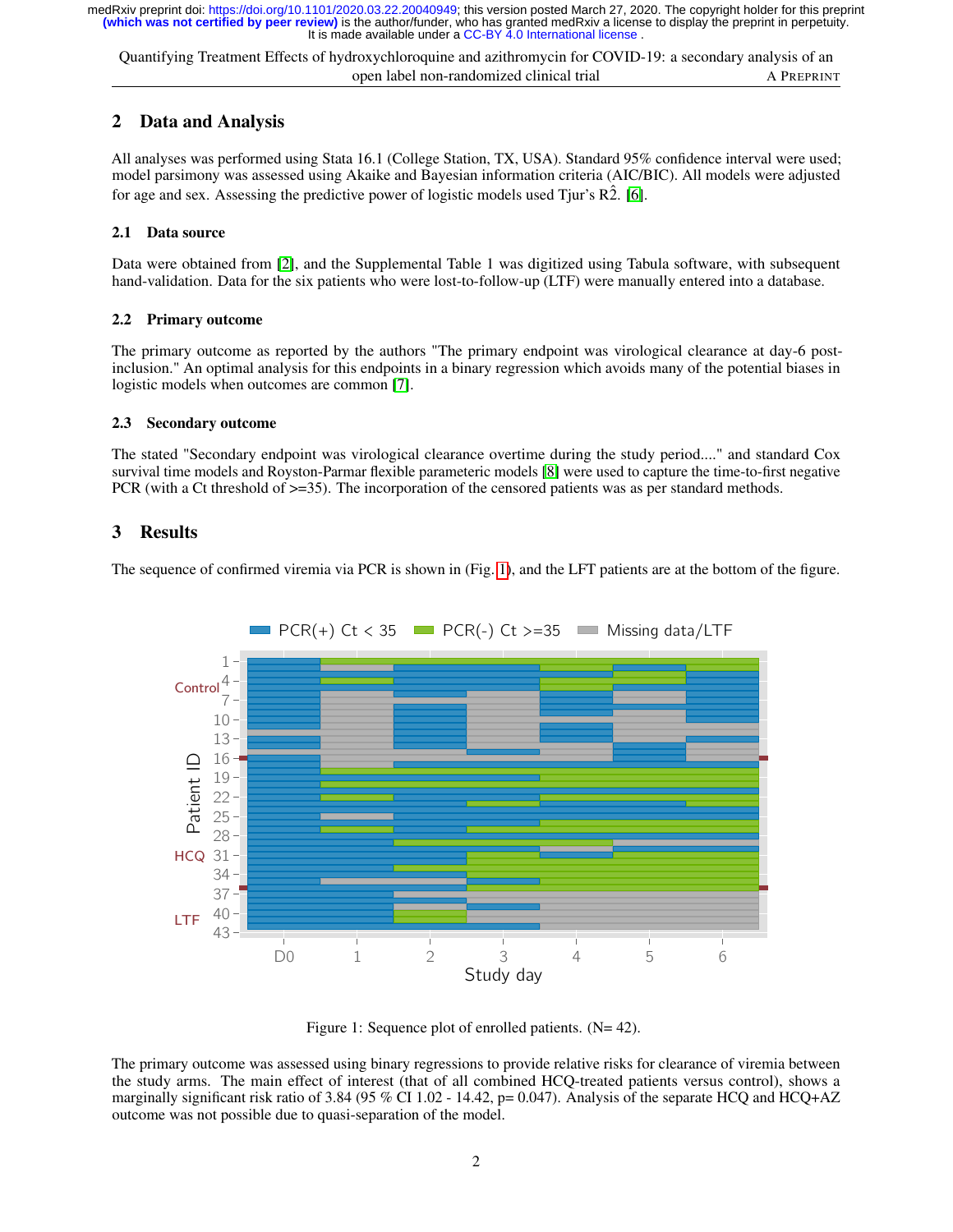It is made available under a CC-BY 4.0 International license. medRxiv preprint doi: [https://doi.org/10.1101/2020.03.22.20040949;](https://doi.org/10.1101/2020.03.22.20040949) this version posted March 27, 2020. The copyright holder for this preprint<br>(**which was not certified by peer review)** is the author/funder, who has granted

Quantifying Treatment Effects of hydroxychloroquine and azithromycin for COVID-19: a secondary analysis of an open label non-randomized clinical trial A PREPRINT

| variable         | RR.       | 95% CI          | p-value |
|------------------|-----------|-----------------|---------|
| <b>Study Arm</b> |           |                 |         |
| Control          | reference |                 |         |
| <b>HCO</b>       | 3.836     | $1.020 - 14.42$ | 0.047   |
| <b>Age Years</b> | 1.009     | $0.996 - 1.022$ | 0.176   |
| <b>Sex</b>       |           |                 |         |
| Male             | reference |                 |         |
| Female           | 0.585     | $0.335 - 0.963$ | 0.176   |

Table 1: Risk ratios for clearance of virema, by day six, using binary regression (Primary outcome). (N=30).

To address the limitations of these models, Firth penalized-likelihood model were used, which deal well with separation and quasi-separation. [\[9\]](#page-4-8)

| variable         | OR        | 95% CI            | p-value |
|------------------|-----------|-------------------|---------|
| <b>Study Arm</b> |           |                   |         |
| Control          | reference |                   |         |
| <b>HCQ</b>       | 5.216     | $0.797 - 34.143$  | 0.085   |
| HCQ+AZ           | 52.280    | 1.954 - 1,399.058 | 0.018   |
| Age Years        | 0.981     | $0.939 - 1.025$   | 0.399   |
| <b>Sex</b>       |           |                   |         |
| Male             | reference |                   |         |
| Female           | 0.971     | $0.168 - 5.622$   | 0.974   |

Table 2: Odds ratios for clearance of viremia, by day six, from a Firth penalized likelihood regression (Primary outcome). (N=30).

To assess the secondary outcome, Kaplan-Meier and Cox models were use initially to compare the time-to-event with adjustment for covariates. Due severe proportional hazard violations in the HCQ-AZ group, flexible parametric models were used to estimate effects.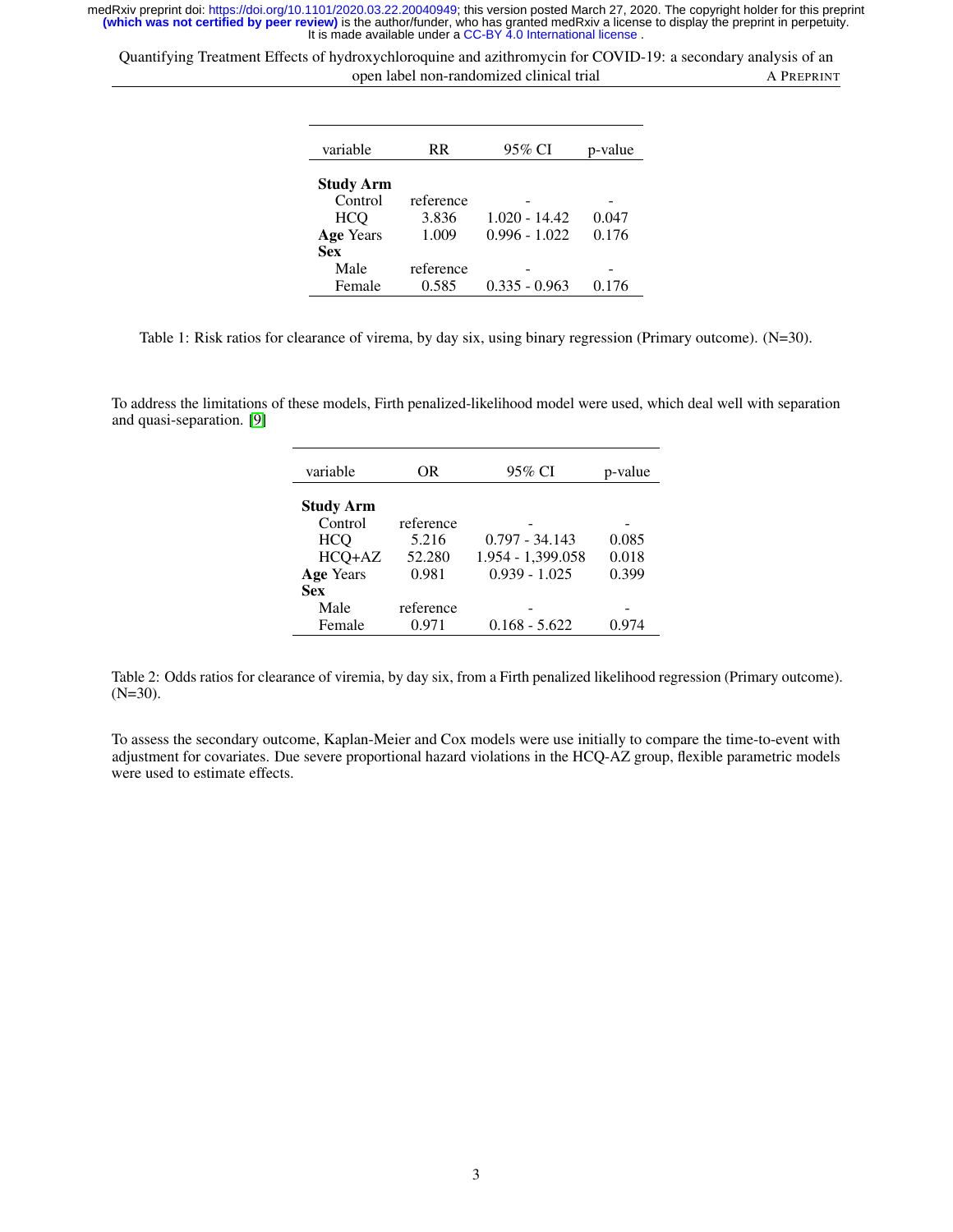It is made available under a CC-BY 4.0 International license. **(which was not certified by peer review)** is the author/funder, who has granted medRxiv a license to display the preprint in perpetuity. medRxiv preprint doi: [https://doi.org/10.1101/2020.03.22.20040949;](https://doi.org/10.1101/2020.03.22.20040949) this version posted March 27, 2020. The copyright holder for this preprint

Quantifying Treatment Effects of hydroxychloroquine and azithromycin for COVID-19: a secondary analysis of an open label non-randomized clinical trial A PREPRINT



Figure 2: Unadjusted Kaplan-Meier plot of all enrolled patients (N= 42).

| variable         | HR        | 95% CI          | p-value |
|------------------|-----------|-----------------|---------|
| <b>Study Arm</b> |           |                 |         |
| Control          | reference |                 |         |
| <b>HCO</b>       | 3.026     | $0.925 - 9.895$ | 0.067   |
| HCQ+AZ           | 7.073     | 1.722 - 29.044  | 0.007   |
| <b>Age Years</b> | 0.982     | $0.955 - 1.010$ | 0.213   |
| <b>Sex</b>       |           |                 |         |
| Male             | reference |                 |         |
| Female           | 1.016     | $0.365 - 2.825$ | 0.976   |

Table 3: Hazard ratios for time-to-first negative PCR, using flexible parametric models. (N=36). (Secondary Outcome)

# 4 Discussion and Conclusions

Together these results, especially in consideration of the loss to followup of six patients, do not provide sufficient evidence to support HCQ monotherapy for the treatment of COVID-19.

This analysis is not without limitations: interpretation of the presented dataset may be incorrect; the analysis models for the primary and secondary outcome endpoints is inferred from the original authors' description and power calcualtions (case-control design); and not all covariates were available in the original data [\[10\]](#page-4-9).

However, taken together, this analysis does suggest further studies of HCQ-AZ combination therapy should be prioritized with great haste. The rapid increase in confirmed infections within the last few days suggests that the pandemic is accelerating, and there are major opportunity costs associated with all choices [\[11\]](#page-4-10); and rapid science will be critical for progress [\[12\]](#page-4-11).